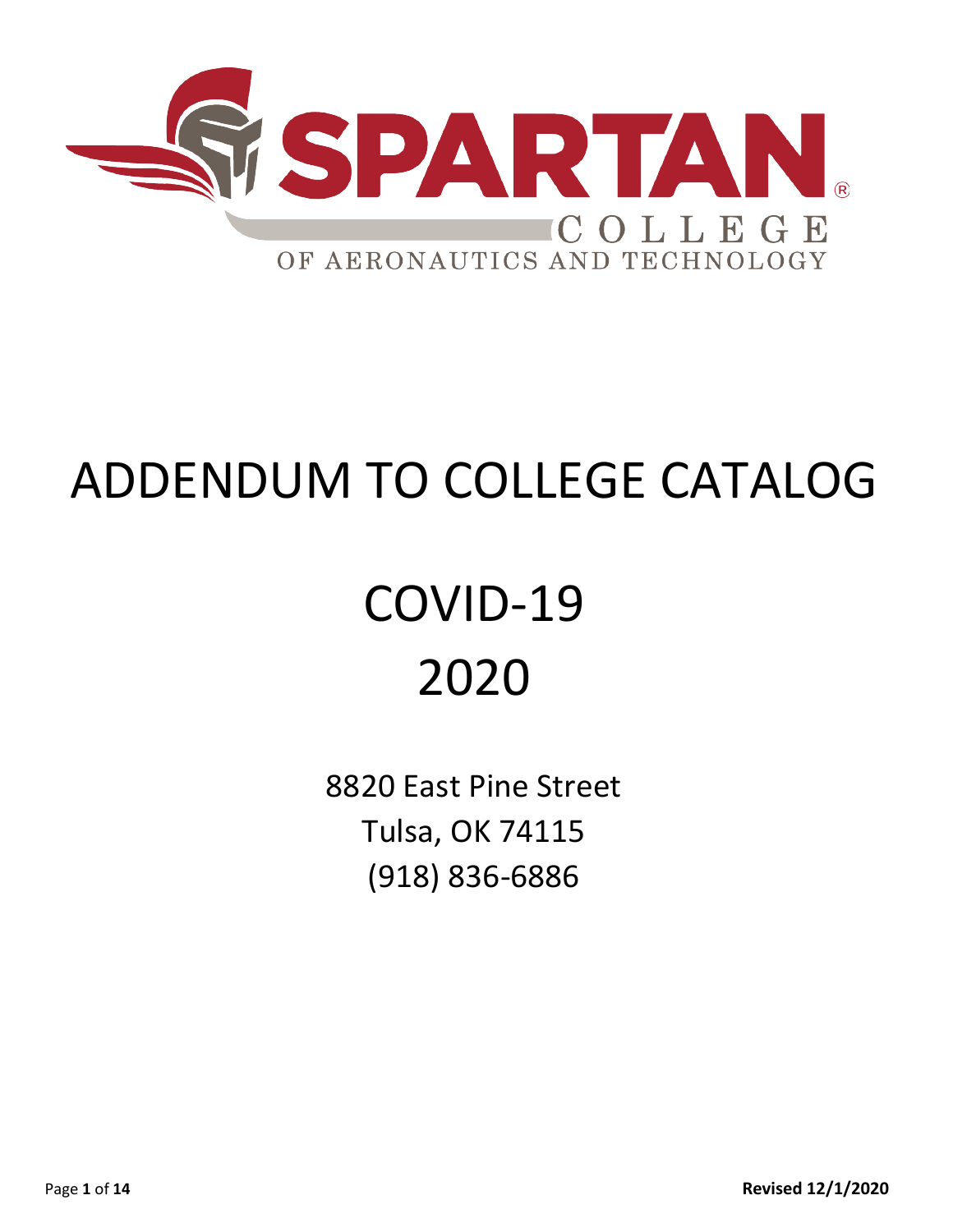## **Contents**

| Aviation Maintenance Technology, Diploma & Degree (Program version prior to November 1, 2019)7<br>Aviation Electronics Technology, Diploma & Degree (Program version prior to November 1, 2019)10 |  |
|---------------------------------------------------------------------------------------------------------------------------------------------------------------------------------------------------|--|
|                                                                                                                                                                                                   |  |
|                                                                                                                                                                                                   |  |
|                                                                                                                                                                                                   |  |
|                                                                                                                                                                                                   |  |
|                                                                                                                                                                                                   |  |
|                                                                                                                                                                                                   |  |
|                                                                                                                                                                                                   |  |
|                                                                                                                                                                                                   |  |
|                                                                                                                                                                                                   |  |
|                                                                                                                                                                                                   |  |
|                                                                                                                                                                                                   |  |
|                                                                                                                                                                                                   |  |
|                                                                                                                                                                                                   |  |
|                                                                                                                                                                                                   |  |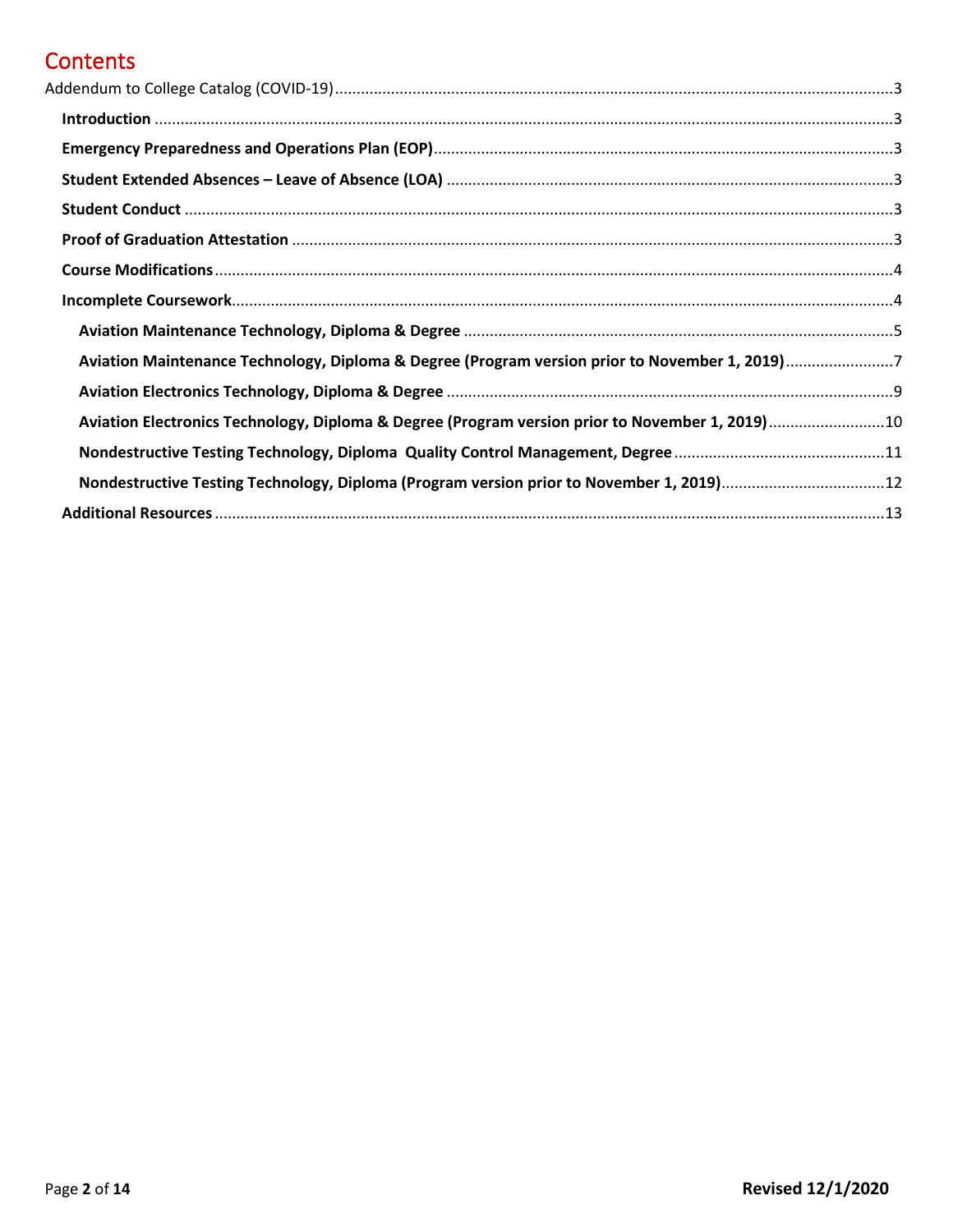# <span id="page-2-0"></span>**Addendum to College Catalog (COVID-19)**

## <span id="page-2-1"></span>**Introduction**

The purpose of this Addendum to the College Catalog (COVID-19) is to outline some of the modifications made due to the Coronavirus pandemic; however, this document is not exhaustive of all potential modifications to policies and procedures outlined in the College Catalog. The College will work closely with students on an as needed basis to determine where additional flexibility or modifications are possible.

## <span id="page-2-2"></span>**Emergency Preparedness and Operations Plan (EOP)**

Please refer to the COVID-19 Addendum to Emergency Preparedness and Operations Plan (EOP) for Students, Staff, and Campus Operations for more information and resources.

## <span id="page-2-3"></span>**Student Extended Absences – Leave of Absence (LOA)**

The U.S. Department of Education has permitted COVID-19 to be included as an approved reason for a Leave of Absence (LOA) should students wish to postpone their education. Students should follow campus procedures as outlined in the College Catalog to request the LOA; however, accommodations can be made to avoid in-person meetings.

These COVID-19 Leaves of Absence are available should current modifications not meet the student's needs or should the student wish to suspend training until such time that COVID-19 modifications have been lifted. Please refer to the Addendum to Emergency Preparedness and Operations Plan (EOP) on the College's Coronavirus page for updates on reopening.<https://www.spartan.edu/coronavirus/>

## <span id="page-2-4"></span>**Student Conduct**

In addition to the standard College Catalog requirements, added conduct requirements to protect students and employees and comply with all related guidance necessitated by the COVID-19 pandemic include but are not limited to:

- 1. Wearing a mask whenever required;
- 2. Adhering to required social distancing space;
- 3. Refraining from attending campus when ill or exhibiting symptoms;
- 4. Participating in required temperature screenings as required;
- 5. Complying with direction of staff, faculty, or College officials when entering and exiting the buildings.

## <span id="page-2-5"></span>**Proof of Graduation Attestation**

Due to temporary school closures from COVID-19, an exception is being made to allow the temporary use of an attestation if proof of graduation or equivalent is delayed until schools reopen. Proper documentation must be secured once schools reopen; however, the attestation will remain on file to demonstrate compliance at the time the student started classes.

The student will need to attest to the following: I attest that I have earned a high school diploma or equivalent as outlined in the Spartan College admissions requirements but cannot provide documentation of that credential due to a school district/school closure. I understand that it is my responsibility to ensure that the proper documentation is provided to Spartan College as soon as practical once schools reopen.

Page **3** of **14 Revised 12/1/2020** As a result of difficulties students may have in obtaining proof of high school completion or equivalent due to the Coronavirus pandemic (COVID-19) school closures, the College is temporarily modifying its policy to accept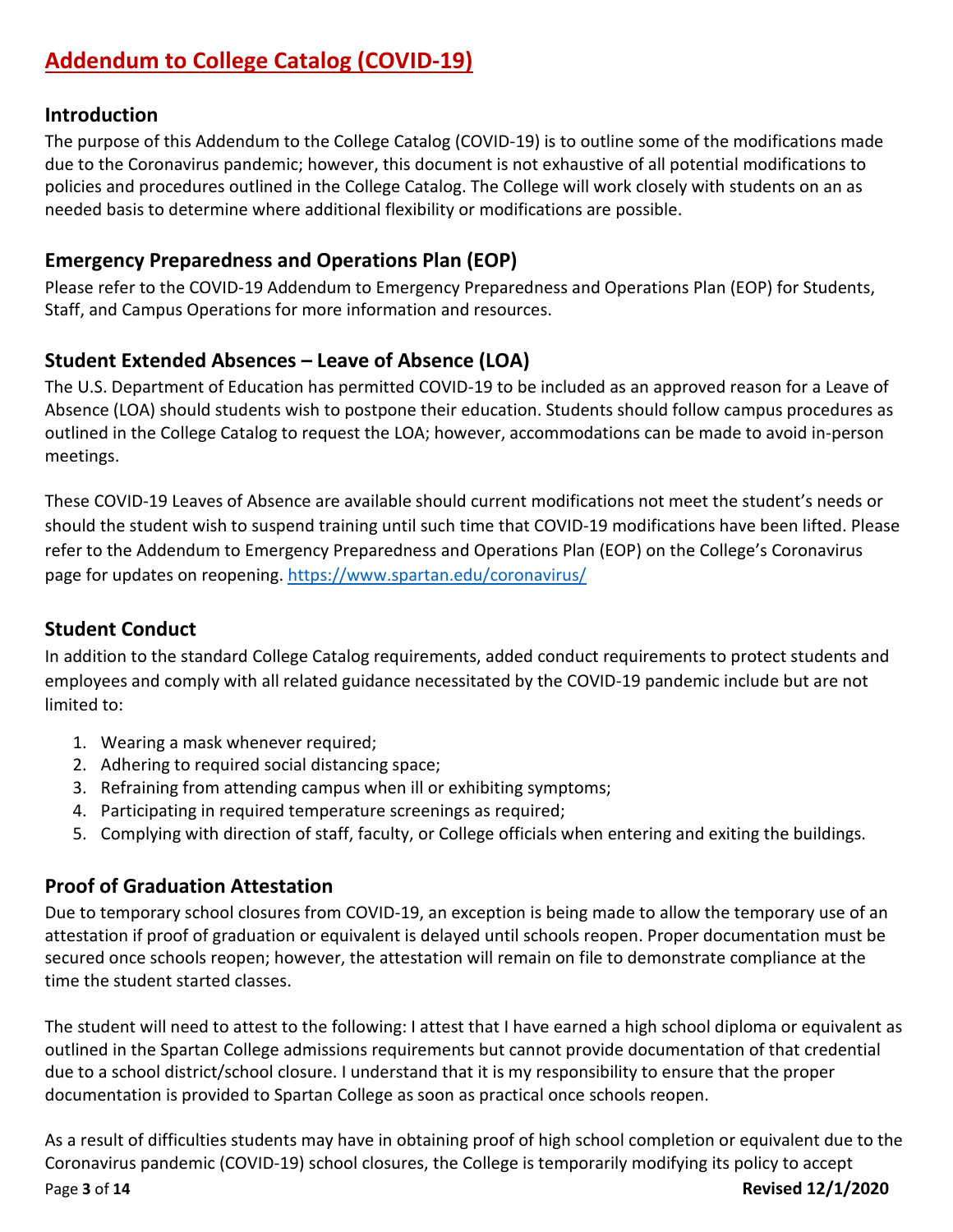attestations in place of high school diplomas or equivalent credentials. The College has confirmed that in some cases, federal financial aid can be paid temporarily using an attestation; however, there are some circumstances that may not allow funding without an official proof of graduation and/or other required documents. Please work with your student finance representative to determine your options.

## <span id="page-3-0"></span>**Course Modifications**

Ground courses that include lab work that requires hands-on instruction will be offered upon re-opening of the campus. The College split all course credits based on lecture vs. lab (if required) to allow students to complete lecture portions and receive a grade and then complete lab portions and receive grades upon re-opening. Courses that have been modified are outlined below.

### <span id="page-3-1"></span>**Incomplete Coursework**

Please note that due to COVID-19, the timeline to complete coursework for courses with a grade of Incomplete ("I") is extended temporarily. Once courses resume on campus, incomplete work will be assigned for make-up as quickly as feasible. Students should work closely with their instructors and program chair to ensure that there is a clear plan and timeline for make-up. Coursework that is not made-up for courses with an "I" grade will eventually cause the grade to revert to an "F". Usually this occurs within one course module; however, this timeframe will be more flexible until there has been adequate time for coursework impacted by COVID-19 to be completed.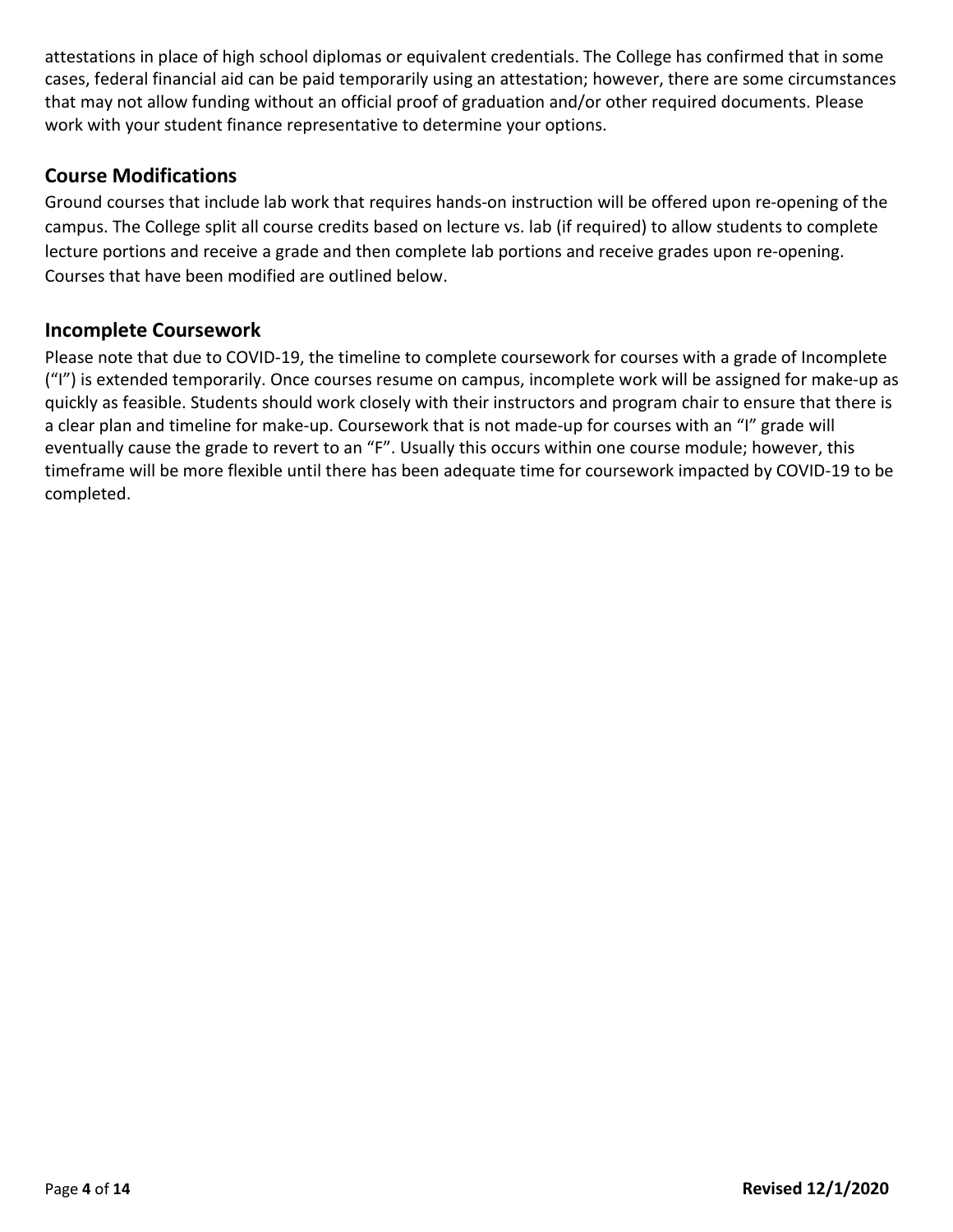## <span id="page-4-0"></span>**Aviation Maintenance Technology, Diploma & Degree**

The following list includes each course in the standard format with full credit values, as well as course modifications due to COVID-19 where courses and credits were split between lecture and lab. In some cases, the course credits were not split; however, instructional modifications were made.

| <b>Course Code</b>  | <b>Course Description</b>                           | <b>Credits</b> |
|---------------------|-----------------------------------------------------|----------------|
| GEN1001             | <b>Basic Electricity</b>                            | 4.0            |
| GEN1001 (DE)        | <b>Basic Electricity - Lecture Only</b>             | 2.0            |
| GEN1001 (L)         | Basic Electricity - Lab Only                        | 2.0            |
| GEN1002             | <b>Aviation Science</b>                             | 4.0            |
| GEN1002 (L)         | <b>Aviation Science - Lab Only</b>                  | 2.0            |
| GEN1002 (DE)        | <b>Aviation Science - Lecture Only</b>              | 2.0            |
| GEN1003             | <b>Aviation Maintenance Practices</b>               | 4.0            |
| GEN1003 (DE)        | Aviation Maintenance Practices - Lecture Only       | 2.0            |
| GEN1003 (L)         | Aviation Maintenance Practices - Lab Only           | 2.0            |
| AFP1001             | <b>Electrical &amp; Fire Protection Systems</b>     | 4.0            |
| AFP1001 (L)         | Electrical & Fire Protection Systems - Lab Only     | 2.0            |
| AFP1001 (DE)        | Electrical & Fire Protection Systems - Lecture Only | 2.0            |
| ARF2001             | <b>Metallic Structures</b>                          | 4.0            |
| ARF2001 (DE)        | <b>Metallic Structures</b>                          | 2.0            |
| ARF2001 (L)         | <b>Metallic Structures</b>                          | 2.0            |
| ARF2002             | <b>Non-Metallic Structures</b>                      | 4.0            |
| ARF2002 (DE)        | <b>Non-Metallic Structures</b>                      | 2.0            |
| ARF2002 (L)         | <b>Non-Metallic Structures</b>                      | 2.0            |
| ARF2003             | <b>Hydraulic &amp; Landing Gear Systems</b>         | 4.0            |
| ARF2003 (DE)        | <b>Hydraulic &amp; Landing Gear Systems</b>         | 2.0            |
| ARF2003 (L)         | Hydraulic & Landing Gear Systems                    | 2.0            |
| ARF2004             | Comm/Nav & Instrument Systems                       | 4.0            |
| ARF2004 (DE)        | Comm/Nav & Instrument Systems                       | 2.0            |
| ARF2004 (L)         | Comm/Nav & Instrument Systems                       | 2.0            |
| ARF2005             | Airframe Systems                                    | 4.0            |
| ARF2005 (DE)        | Airframe Systems                                    | 2.0            |
| ARF2005 (L)         | Airframe Systems                                    | 2.0            |
| ARF2006             | Flight Controls & Airframe Inspections              | 4.0            |
| ARF2006 (DE)        | Flight Controls & Airframe Inspections              | 2.0            |
| ARF2006 (L)         | Flight Controls & Airframe Inspections              | 2.0            |
| PPT2001             | <b>Reciprocating Engines</b>                        | 4.0            |
| PPT2001 (DE)        | <b>Reciprocating Engines</b>                        | 2.0            |
| PPT2001 (L)         | <b>Reciprocating Engines</b>                        | 2.0            |
| PPT2002             | <b>Reciprocating Engine Systems</b>                 | 4.0            |
| <b>PPT2002 (DE)</b> | <b>Reciprocating Engine Systems</b>                 | 2.0            |
| PPT2002 (L)         | <b>Reciprocating Engine Systems</b>                 | 2.0            |
| PPT2003             | Fuel Metering & Propeller Systems                   | 4.0            |

#### Diploma & Degree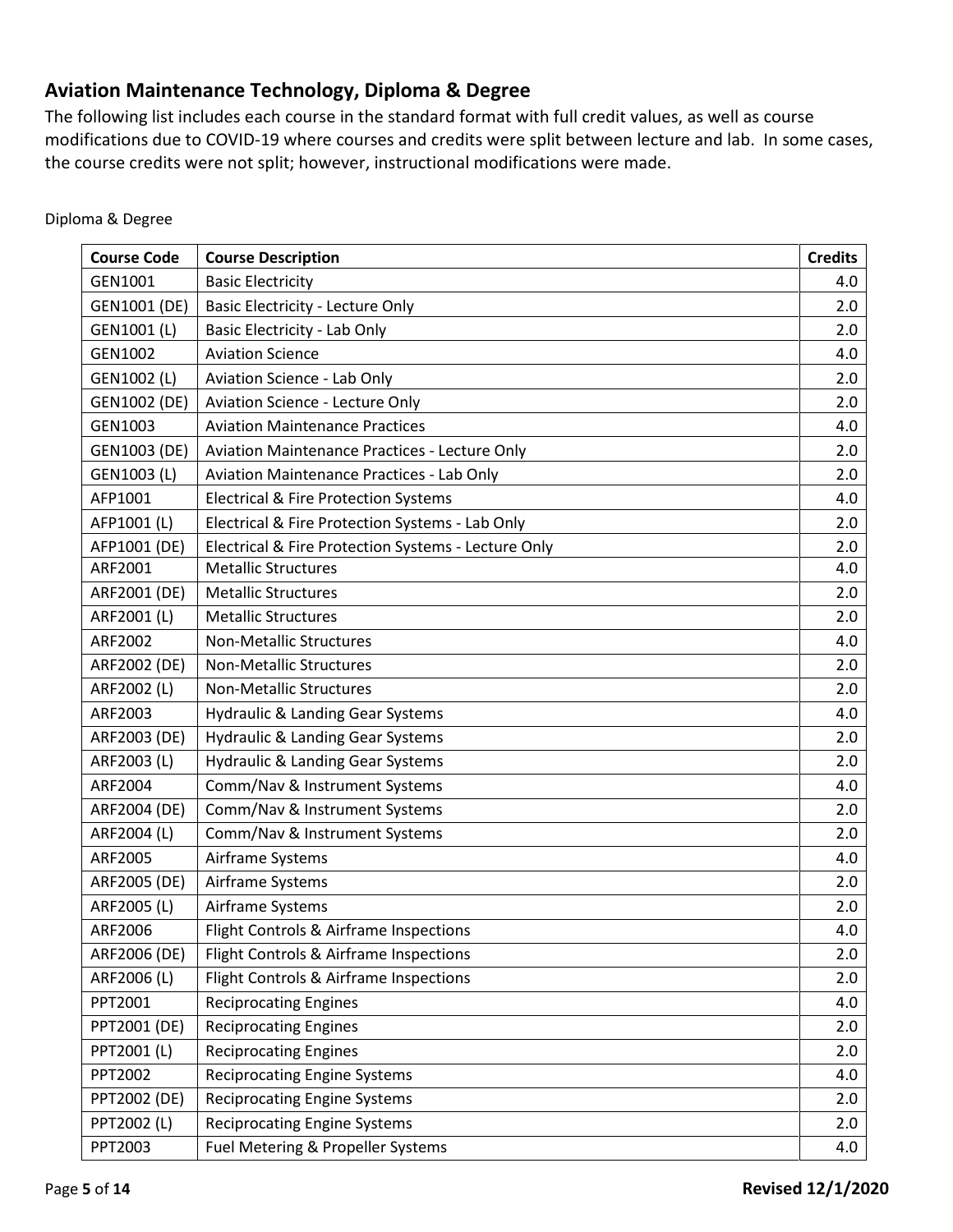| PPT2003 (DE)        | Fuel Metering & Propeller Systems     | 2.0 |
|---------------------|---------------------------------------|-----|
| PPT2003 (L)         | Fuel Metering & Propeller Systems     | 2.0 |
| PPT2004             | Engine Inspection & Operation         | 4.0 |
| PPT2004 (DE)        | Engine Inspection & Operation         | 2.0 |
| PPT2004 (L)         | Engine Inspection & Operation         | 2.0 |
| PPT2005             | <b>Turbine Engine Fundamentals</b>    | 4.0 |
| <b>PPT2005 (DE)</b> | <b>Turbine Engine Fundamentals</b>    | 2.0 |
| PPT2005 (L)         | <b>Turbine Engine Fundamentals</b>    | 2.0 |
| PPT2006             | <b>Turbine Engine Systems</b>         | 4.0 |
| PPT2006 (DE)        | Turbine Engine Systems - Lecture Only | 2.0 |
| PPT2006 (L)         | Turbine Engine Systems - Lab Only     | 2.0 |
| MAT1001             | <b>College Mathematics</b>            | 4.0 |
| PHY1001             | <b>College Physics</b>                | 3.0 |

| SPH2001        | <b>Fundamentals of Public Speaking</b>     | 3.0 <sub>1</sub> |
|----------------|--------------------------------------------|------------------|
| <b>ENG1001</b> | <b>English Composition</b>                 | 3.0 <sub>1</sub> |
| HIS1001        | American History: 1865 to Present          | 3.0              |
| SOC1001        | <b>Modern Sociology</b>                    | 3.0              |
| <b>ENG2001</b> | English Composition II - Technical Writing | 3.0              |
| CAR2001        | <b>Career Exploration</b>                  | 1.0              |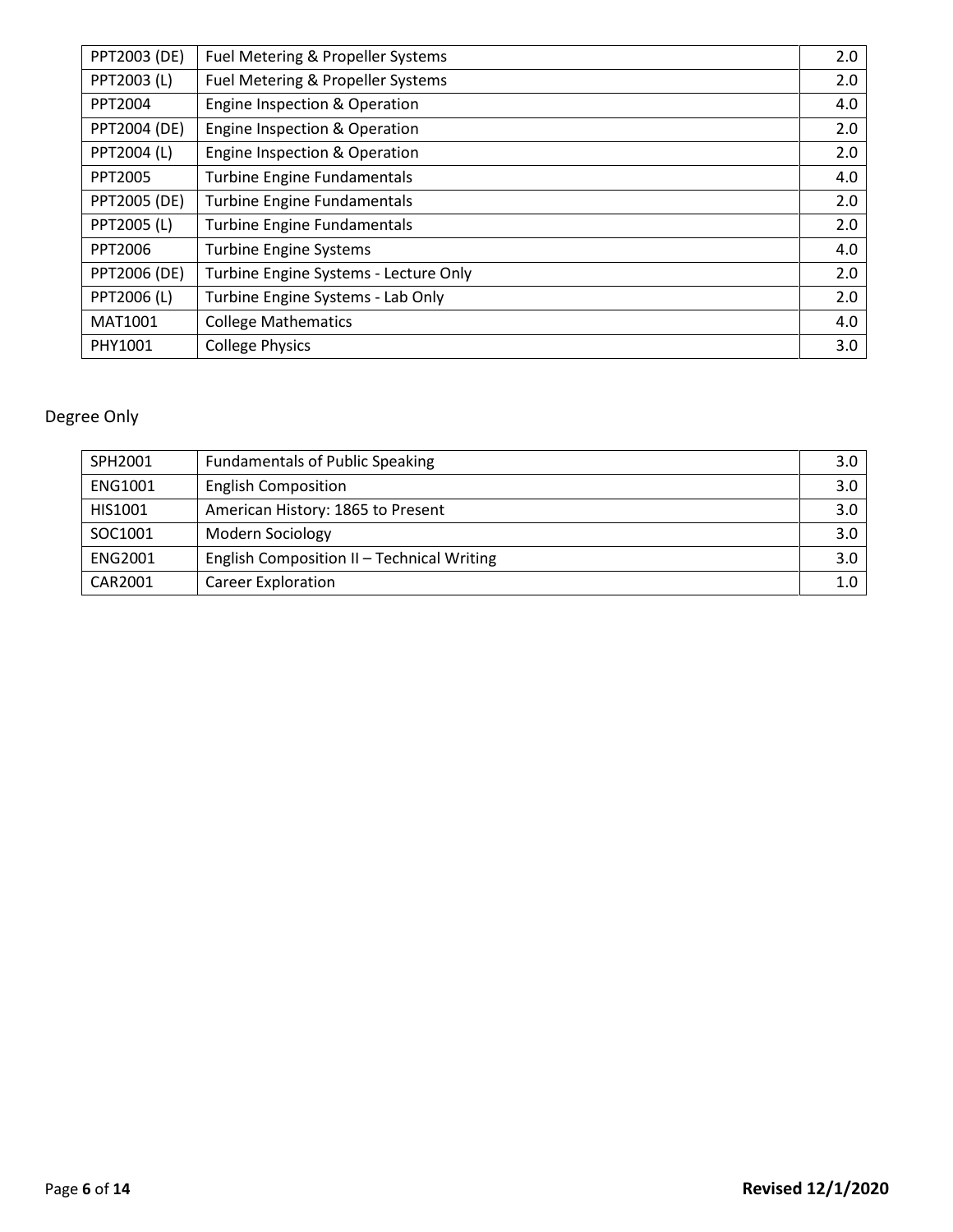## <span id="page-6-0"></span>**Aviation Maintenance Technology, Diploma & Degree (Program version prior to November 1, 2019)**

The following list includes each course in the standard format with full credit values, as well as course modifications due to COVID-19 where courses and credits were split between lecture and lab. In some cases, the course credits were not split; however, instructional modifications were made.

| <b>Course Code</b>  | <b>Course Description</b>                                                 | <b>Credits</b> |
|---------------------|---------------------------------------------------------------------------|----------------|
| GEN1113             | <b>Aviation Fundamentals I</b>                                            | 3.0            |
| GEN1113L            | <b>Aviation Fundamentals I Lab</b>                                        | 1.0            |
| <b>GEN1113 DE</b>   | <b>Aviation Fundamentals I Lecture</b>                                    | 2.0            |
| GEN1123             | <b>Aviation Fundamentals II</b>                                           | 3.0            |
| GEN1123L            | <b>Aviation Fundamentals II Lab</b>                                       | 1.0            |
| <b>GEN1123 DE</b>   | <b>Aviation Fundamentals II</b>                                           | 2.0            |
| GEN1133             | <b>Basic Electricity &amp; Electronics</b>                                | 3.0            |
| GEN1133L            | Basic Electricity & Electronics Lab                                       | 1.0            |
| <b>GEN1133 DE</b>   | <b>Basic Electricity &amp; Electronics</b>                                | 2.0            |
| GEN1143             | Basic Electricity, Materials, and Processes                               | 3.0            |
| GEN1143L            | Basic Electricity, Materials, & Process Lab                               | 1.0            |
| <b>GEN1143 DE</b>   | Basic Electricity, Materials, & Process                                   | 2.0            |
| GEN1153             | Records, Publications, Corrosion Control & Engine Electrical              | 3.0            |
| GEN1153L            | Records, Publications, Corrosion Control, & Engine Electrical Systems Lab | 1.0            |
| <b>GEN1153 DE</b>   | Records, Publications, Corrosion Control, & Engine Electrical Systems     | 2.0            |
| PPT2113             | Aircraft Electrical Systems & Fire Protection                             | 3.0            |
| PPT2113L            | Aircraft Electrical Systems & Fire Protection Lab                         | 1.0            |
| <b>PPT2113 DE</b>   | Aircraft Electrical Systems & Fire Protection                             | 2.0            |
| PPT2123             | Reciprocating Powerplants and Related Systems                             | 3.0            |
| PPT2123 (L)         | Reciprocating Powerplants and Related Systems - Lab Only                  | 1.0            |
| PPT2123 (DE)        | Reciprocating Powerplants and Related Systems - Lecture Only              | 2.0            |
| PPT2133             | <b>Overhaul of Reciprocation Engines</b>                                  | 3.0            |
| PPT2133L            | <b>Overhaul of Recicprocating Powerplants</b>                             | 1.0            |
| <b>PPT2133 DE</b>   | <b>Overhaul of Reciprocating Powerplants</b>                              | 2.0            |
| PPT2143             | Engine Fuel and Fuel Metering Systems                                     | 3.0            |
| PPT2143 (L)         | Engine Fuel and Fuel Metering Systems - Lab Only                          | 1.0            |
| PPT2143 (DE)        | Engine Fuel and Fuel Metering Systems - Lecture Only                      | 2.0            |
| PPT2153             | Reciprocating Powerplant Ignition Systems and Propellers                  | 3.0            |
| PPT2153 (L)         | Reciprocating Powerplant Ignition Systems and Propellers - Lab Only       | 1.0            |
| <b>PPT2153 (DE)</b> | Reciprocating Powerplant Ignition Systems and Propellers - Lecture Only   | 2.0            |
| PPT2163             | <b>Gas Turbine Powerplants</b>                                            | 3.0            |
| PPT2163 (L)         | Gas Turbine Powerplants - Lab Only                                        | 1.0            |
| <b>PPT2163 (DE)</b> | Gas Turbine Powerplants - Lecture Only                                    | 2.0            |
| PPT2173             | Gas Turbine Powerplant Inspection, Servicing & Auxiliary Power            | 3.0            |
| PPT2173L            | Gas Turbine Powerplant Inspection & Servicing; Auxillary Power            | 1.0            |
| <b>PPT2173 DE</b>   | Gas Turbine Powerplant Inspection & Servicing; Auxillary Power            | 2.0            |
| ARF2213             | Basic Sheetmetal, Forming and Construction                                | 3.0            |

#### Diploma & Degree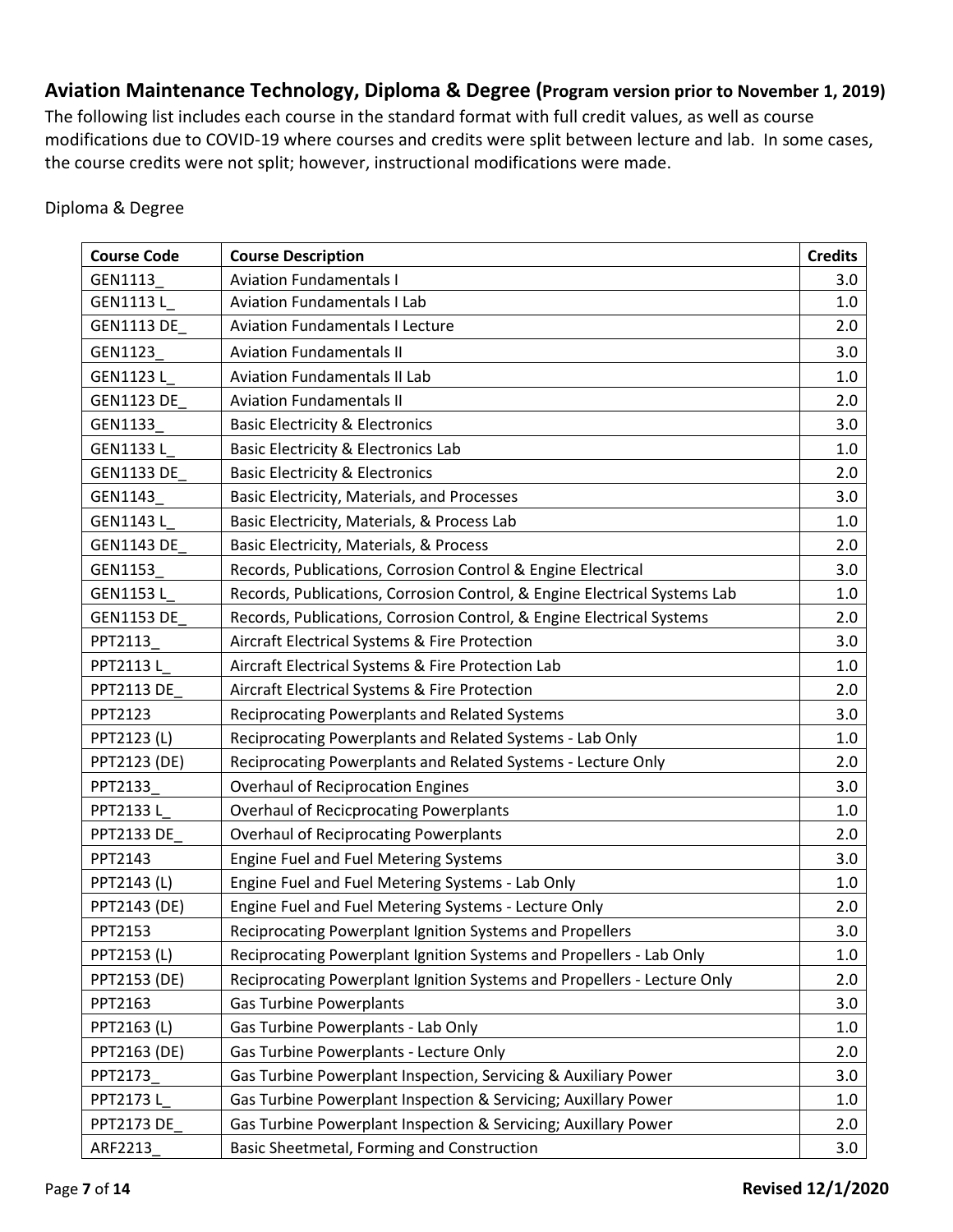| ARF2213L          | Basic Sheetmetal, Forming, & Construction                             | 1.0 |
|-------------------|-----------------------------------------------------------------------|-----|
| ARF2213 DE_       | Basic Sheetmetal, Forming, & Construction                             | 2.0 |
| ARF2223           | Sheetmetal Repair, Non-metallic Structure & Composites                | 3.0 |
| ARF2223 (L)       | Sheetmetal Repair, Non-metallic Structure & Composites - Lab Only     | 1.0 |
| ARF2223 (DE)      | Sheetmetal Repair, Non-metallic Structure & Composites - Lecture Only | 2.0 |
| ARF2233           | Basic Welding, Paints & Finishes and Flight Controls                  | 3.0 |
| ARF2233 (L)       | Basic Welding, Paints & Finishes and Flight Controls - Lab Only       | 1.0 |
| ARF2233 (DE)      | Basic Welding, Paints & Finishes and Flight Controls - Lecture Only   | 2.0 |
| ARF2243           | Aircraft Hydraulics and Landing Gear Systems                          | 3.0 |
| ARF2243L          | Aircraft Hydraulics & Landing Gear Systems Lab                        | 1.0 |
| <b>ARF2243 DE</b> | Aircraft Hydraulics & Landing Gear Systems                            | 2.0 |
| ARF2253           | Airframe Systems I                                                    | 3.0 |
| ARF2253L          | Airframe Systems I Lab                                                | 1.0 |
| <b>ARF2253 DE</b> | Airframe Systems I                                                    | 2.0 |
| ARF2263           | Airframe Systems II                                                   | 3.0 |
| ARF2263 (L)       | Airframe Systems II - Lab Only                                        | 1.0 |
| ARF2263 (DE)      | Airframe Systems II - Lecture Only                                    | 2.0 |
| ARF2273           | Aircraft Inspection, Airworthiness, Documentations                    | 3.0 |
| ARF2273 (L)       | Aircraft Inspection, Airworthiness, Documentations - Lab Only         | 1.0 |
| ARF2273 (DE)      | Aircraft Inspection, Airworthiness, Documentations - Lecture Only     | 2.0 |
| PPT2183           | Engine Instrumentation, Inspections, & Test Cell Operations           | 3.0 |
| PPT2183L          | Engine Instrumentation, Inspections, & Test Cell Operations Lab       | 1.0 |
| <b>PPT2183 DE</b> | Engine Instrumentation, Inspections, & Test Cell Operations           | 2.0 |

| <b>ENG1123</b> | <b>English Composition I</b>           | 3.0 |
|----------------|----------------------------------------|-----|
| HIS1163        | American History: 1865 to Present      | 3.0 |
| MAT1794        | Intermediate Algebra                   | 4.0 |
| PHY2134        | <b>College Physics</b>                 | 4.0 |
| PSC1193        | American Federal Government            | 3.0 |
| SPH2113        | <b>Fundamentals of Public Speaking</b> | 3.0 |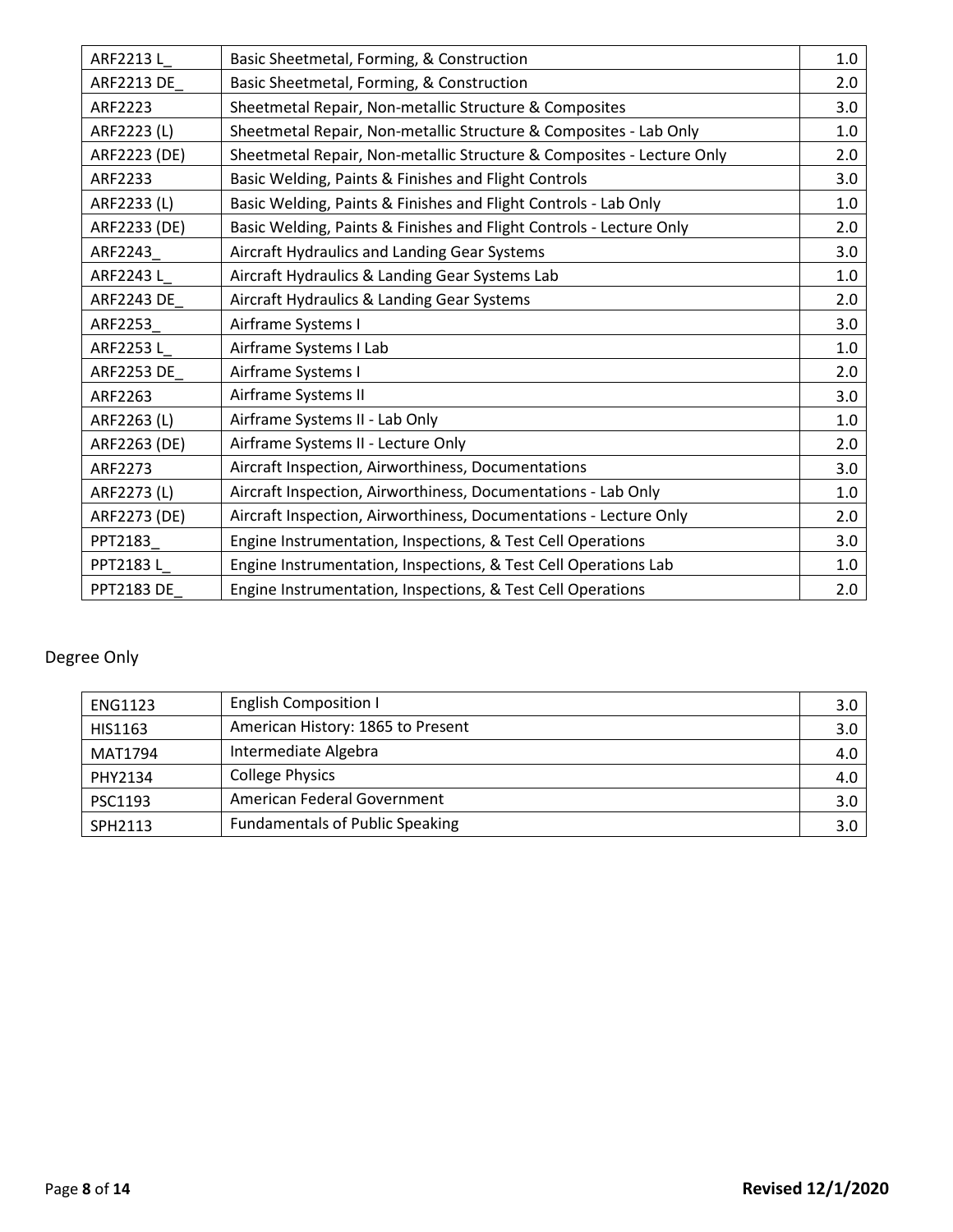## <span id="page-8-0"></span>**Aviation Electronics Technology, Diploma & Degree**

The following list includes each course in the standard format with full credit values, as well as course modifications due to COVID-19 where courses and credits were split between lecture and lab. In some cases, the course credits were not split; however, instructional modifications were made.

| <b>Course Code</b> | <b>Course Description</b>                             | <b>Credits</b> |
|--------------------|-------------------------------------------------------|----------------|
| ELT1001            | <b>DC Fundamentals</b>                                | 4.00           |
| ELT1001 LAB        | DC Fundamentals - Lab Only                            | 2.03           |
| ELT1001 LEC        | DC Fundamentals - Lecture Only                        | 1.97           |
| ELT1002            | AC Theory and Control Devices                         | 4.00           |
| <b>ELT1002 LAB</b> | AC Theory and Control Devices - Lab Only              | 1.50           |
| <b>ELT1002 LEC</b> | AC Theory and Control Devices - Lecture Only          | 2.50           |
| ELT1003            | <b>Amplifiers and Power Control Devices</b>           | 4.00           |
| <b>ELT1003 LAB</b> | Amplifiers and Power Control Devices - Lab Only       | 1.50           |
| <b>ELT1003 LEC</b> | Amplifiers and Power Control Devices - Lecture Only   | 2.50           |
| ELT1004            | Digital and Microcontroller Technology                | 4.00           |
| ELT1004 LAB        | Digital and Microcontroller Technology - Lab Only     | 1.50           |
| <b>ELT1004 LEC</b> | Digital and Microcontroller Technology - Lecture Only | 2.50           |
| ELT1005            | <b>Industrial Controls and Robotics</b>               | 4.00           |
| ELT1005 LAB        | <b>Industrial Controls and Robotics - Lab Only</b>    | 1.50           |
| <b>ELT1005 LEC</b> | Industrial Controls and Robotics - Lecture Only       | 2.50           |
| AVN2001            | Aerospace Soldering and Inspection                    | 4.00           |
| AVN2001 LAB        | Aerospace Soldering and Inspection - Lab Only         | 2.03           |
| <b>AVN2001 LEC</b> | Aerospace Soldering and Inspection - Lecture Only     | 1.97           |
| AVN2002            | <b>Aerospace Wiring</b>                               | 4.00           |
| <b>AVN2002 LAB</b> | Aerospace Wiring - Lab Only                           | 2.03           |
| <b>AVN2002 LEC</b> | Aerospace Wiring - Lecture Only                       | 1.97           |
| AVN2003            | <b>Avionics Communication Systems</b>                 | 4.00           |
| AVN2003 LAB        | Avionics Communication Systems - Lab Only             | 2.03           |
| <b>AVN2003 LEC</b> | Avionics Communication Systems - Lecture Only         | 1.97           |
| <b>AVN2004</b>     | Navigation and Instrumentation                        | 4.00           |
| AVN2004 LAB        | Navigation and Instrumentation - Lab Only             | 2.03           |
| <b>AVN2004 LEC</b> | Navigation and Instrumentation - Lecture Only         | 1.97           |
| AVN2005            | Radar and Pulse Communications                        | 4.00           |
| <b>AVN2005 LAB</b> | Radar and Pulse Communications - Lab Only             | 2.03           |
| <b>AVN2005 LEC</b> | Radar and Pulse Communications - Lecture Only         | 1.97           |
| AVN2006            | <b>Systems Integration</b>                            | 4.00           |
| <b>AVN2006 LAB</b> | Systems Integration - Lab Only                        | 2.03           |
| <b>AVN2006 LEC</b> | Systems Integration - Lecture Only                    | 1.97           |
| AVN2007            | <b>Unmanned Aerial Systems and Robotics</b>           | 4.00           |
| AVN2007 LAB        | Unmanned Aerial Systems and Robotics - Lab Only       | 2.03           |
| <b>AVN2007 LEC</b> | Unmanned Aerial Systems and Robotics - Lecture Only   | 1.97           |
| MAT1001            | <b>College Mathematics</b>                            | 4.00           |

#### Diploma & Degree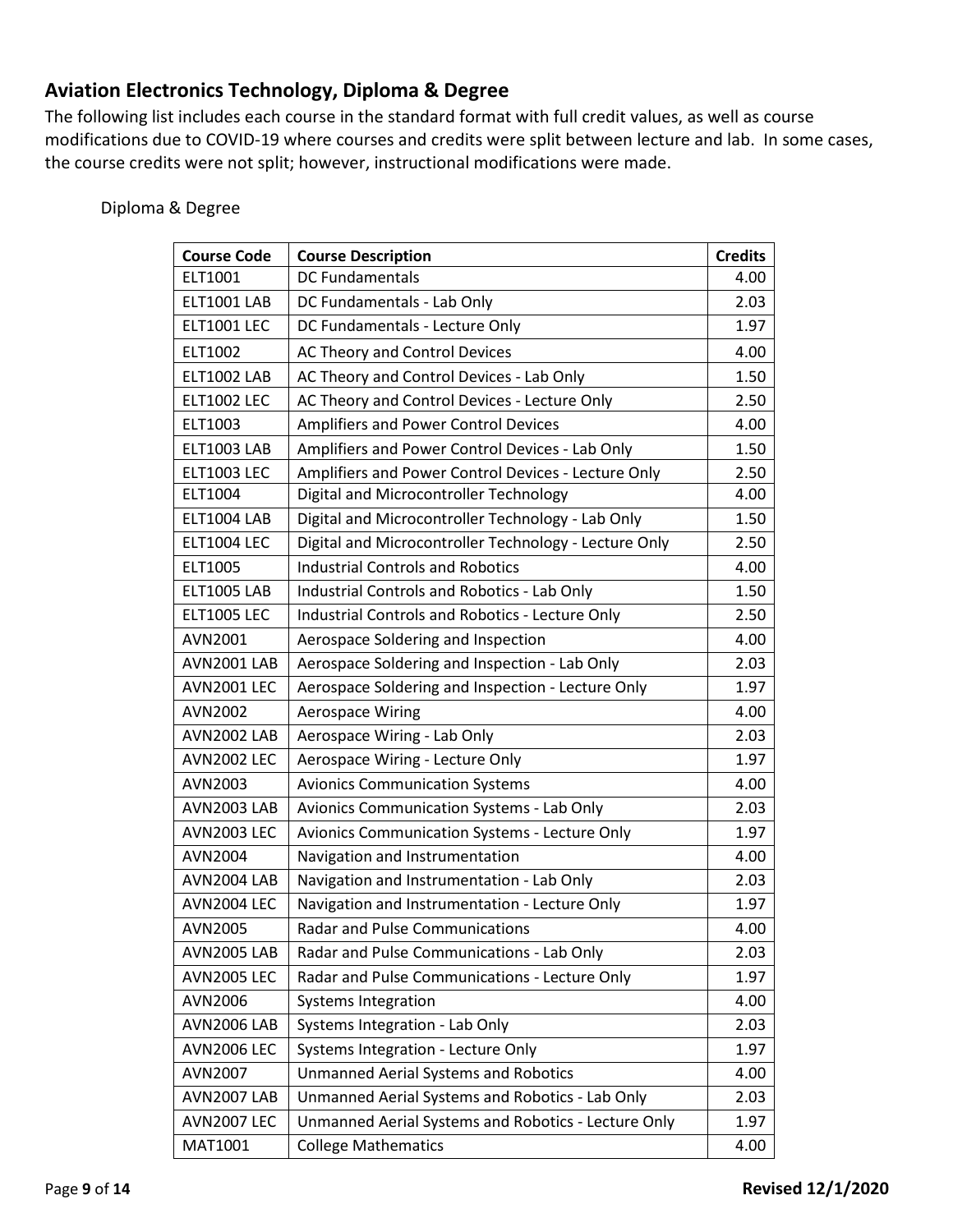| PHY1001 | <b>College Physics</b> | 3.0C |
|---------|------------------------|------|
|---------|------------------------|------|

#### Degree Only

| SPH2001        | <b>Fundamentals of Public Speaking</b> | 3.00 |
|----------------|----------------------------------------|------|
| <b>ENG1001</b> | <b>English Composition</b>             | 3.00 |
| HIS1001        | American History: 1865 to Present      | 3.00 |
| SOC1001        | <b>Modern Sociology</b>                | 3.00 |
| <b>CAR2001</b> | <b>Career Exploration</b>              | 1.00 |

## <span id="page-9-0"></span>**Aviation Electronics Technology, Diploma & Degree (Program version prior to November 1, 2019)**

The following list includes each course in the standard format with full credit values, as well as course modifications due to COVID-19 where courses and credits were split between lecture and lab. In some cases, the course credits were not split; however, instructional modifications were made.

#### Diploma & Degree

| <b>Course Code</b> | <b>Course Description</b>                                                 | <b>Credits</b> |
|--------------------|---------------------------------------------------------------------------|----------------|
| AET1607            | Aircraft & UAV Electronics Fundamentals                                   | 7.0            |
| AET1617            | Theory of Alternating Current & Reactive Devices                          | 7.0            |
| AET1627            | <b>Electronic Circuits &amp; Amplifiers</b>                               | 7.0            |
| AET2637            | Digital Circuits & Devices                                                | 7.0            |
| AET2637 LAB        | Digital Circuits & Devices - Lab Only                                     | 3.0            |
| <b>AET2637 LEC</b> | Digital Circuits & Devices - Lecture Only                                 | 4.0            |
| AET2647            | Principles of Electronic Communications                                   | 7.0            |
| AET2657            | Aircraft/UAV Instrument & Autonomous Navigation Systems                   | 7.0            |
| AET2667            | Aircraft/UAV Communications & Dependent Navigation Systems                | 7.0            |
| AET2667 LAB        | Aircraft/UAV Communications & Dependent Navigation Systems - Lab Only     | 3.0            |
| <b>AET2667 LEC</b> | Aircraft/UAV Communications & Dependent Navigation Systems - Lecture Only | 4.0            |
| AET2677            | Aircraft/UAV Radar Systems & Flight Line Maintenance                      | 7.0            |
| AET2677 LAB        | Aircraft/UAV Radar Systems & Flight Line Maintenance - Lab Only           | 3.5            |
| <b>AET2677 LEC</b> | Aircraft/UAV Radar Systems & Flight Line Maintenance - Lecture Only       | 3.5            |

| <b>ENG1123</b> | <b>English Composition I</b>           | 3.0 <sub>2</sub> |
|----------------|----------------------------------------|------------------|
| HIS1163        | American History: 1865 to Present      | 3.0 <sub>2</sub> |
| MAT1794        | Intermediate Algebra                   | 4.0              |
| PHY2134        | <b>College Physics</b>                 | 4.0              |
| PSC1193        | American Federal Government            | 3.0              |
| SPH2113        | <b>Fundamentals of Public Speaking</b> | 3.0 <sub>2</sub> |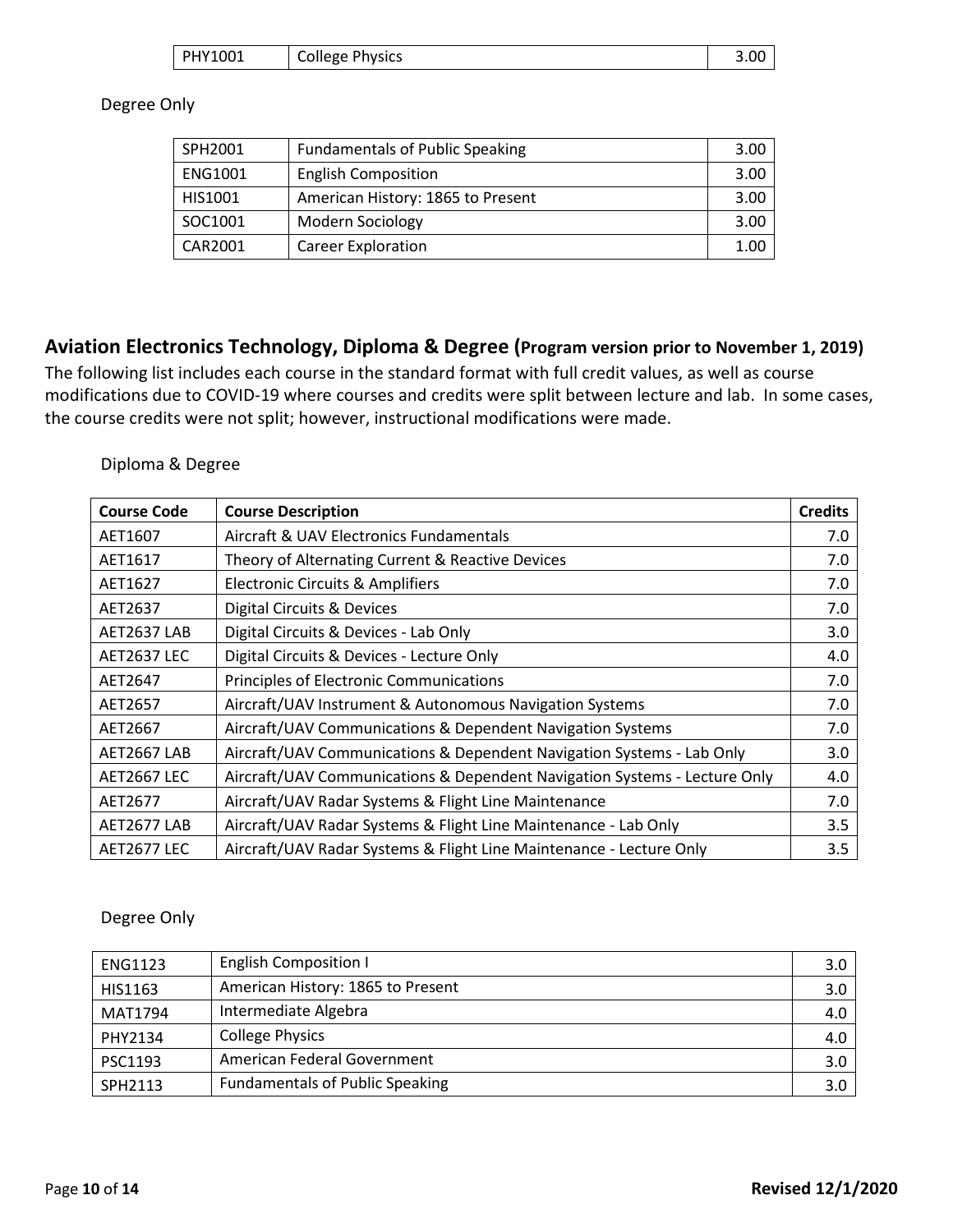## <span id="page-10-0"></span>**Nondestructive Testing Technology, Diploma Quality Control Management, Degree**

The following list includes each course in the standard format with full credit values, as well as course modifications due to COVID-19 where courses and credits were split between lecture and lab. In some cases, the course credits were not split; however, instructional modifications were made.

| Diploma & Degree |  |  |
|------------------|--|--|
|------------------|--|--|

| <b>Course Code</b> | <b>Course Description</b>                             | <b>Credits</b> |
|--------------------|-------------------------------------------------------|----------------|
| NDT1001            | <b>Introduction to Nondestructive Testing</b>         | 4.00           |
| <b>NDT1001 LAB</b> | Introduction to Nondestructive Testing - Lab Only     | 1.73           |
| <b>NDT1001 LEC</b> | Introduction to Nondestructive Testing - Lecture Only | 2.27           |
| NDT1002            | <b>Visual Testing</b>                                 | 4.00           |
| <b>NDT1002 LAB</b> | Visual Testing - Lab Only                             | 1.73           |
| <b>NDT1002 LEC</b> | Visual Testing - Lecture Only                         | 2.27           |
| NDT1003            | <b>Core Nondestructive Testing Methods</b>            | 4.00           |
| <b>NDT1003 LAB</b> | Core Nondestructive Testing Methods - Lab Only        | 2.06           |
| <b>NDT1003 LEC</b> | Core Nondestructive Testing Methods - Lecture Only    | 1.94           |
| <b>NDT1004</b>     | <b>Radiation Safety</b>                               | 4.00           |
| <b>NDT1005</b>     | Radiographic Testing Operator                         | 4.00           |
| <b>NDT1005 LAB</b> | Radiographic Testing Operator - Lab Only              | 2.06           |
| <b>NDT1005 LEC</b> | Radiographic Testing Operator - Lecture Only          | 1.94           |
| <b>NDT1006</b>     | Radiographic Testing Inspector                        | 4.00           |
| <b>NDT1006 LAB</b> | Radiographic Testing Inspector - Lab Only             | 2.06           |
| <b>NDT1006 LEC</b> | Radiographic Testing Inspector - Lecture Only         | 1.94           |
| NDT1007            | <b>Introduction to Ultrasonic Testing</b>             | 4.00           |
| <b>NDT1007 LAB</b> | Introduction to Ultrasonic Testing - Lab Only         | 2.06           |
| <b>NDT1007 LEC</b> | Introduction to Ultrasonic Testing - Lecture Only     | 1.94           |
| <b>NDT1008</b>     | <b>Ultrasonic Inspection &amp; Evaluation</b>         | 4.00           |
| <b>NDT1008 LAB</b> | Ultrasonic Inspection & Evaluation - Lab Only         | 2.06           |
| <b>NDT1008 LEC</b> | Ultrasonic Inspection & Evaluation - Lecture Only     | 1.94           |
| NDT1009            | <b>Eddy Current Testing Inspector</b>                 | 4.00           |
| <b>NDT1009 LAB</b> | Eddy Current Testing Inspector - Lab Only             | 2.06           |
| <b>NDT1009 LEC</b> | Eddy Current Testing Inspector - Lecture Only         | 1.94           |
| MAT1001            | <b>College Mathematics</b>                            | 4.0            |
| PHY1001            | <b>College Physics</b>                                | 3.0            |

| <b>QCM 2001</b> | Philosophy of Quality Management          | 4.0 |
|-----------------|-------------------------------------------|-----|
| <b>QCM 2002</b> | ISO 9000 and Total Quality                | 4.0 |
| <b>QCM 2003</b> | <b>Total Quality Tools and Techniques</b> | 4.0 |
| SPH 2001        | <b>Fundamentals of Public Speaking</b>    | 3.0 |
| <b>ENG 1001</b> | <b>English Composition</b>                | 3.0 |
| <b>HIS 1001</b> | American History: 1865 to Present         | 3.0 |
| SOC 1001        | Modern Sociology                          | 3.0 |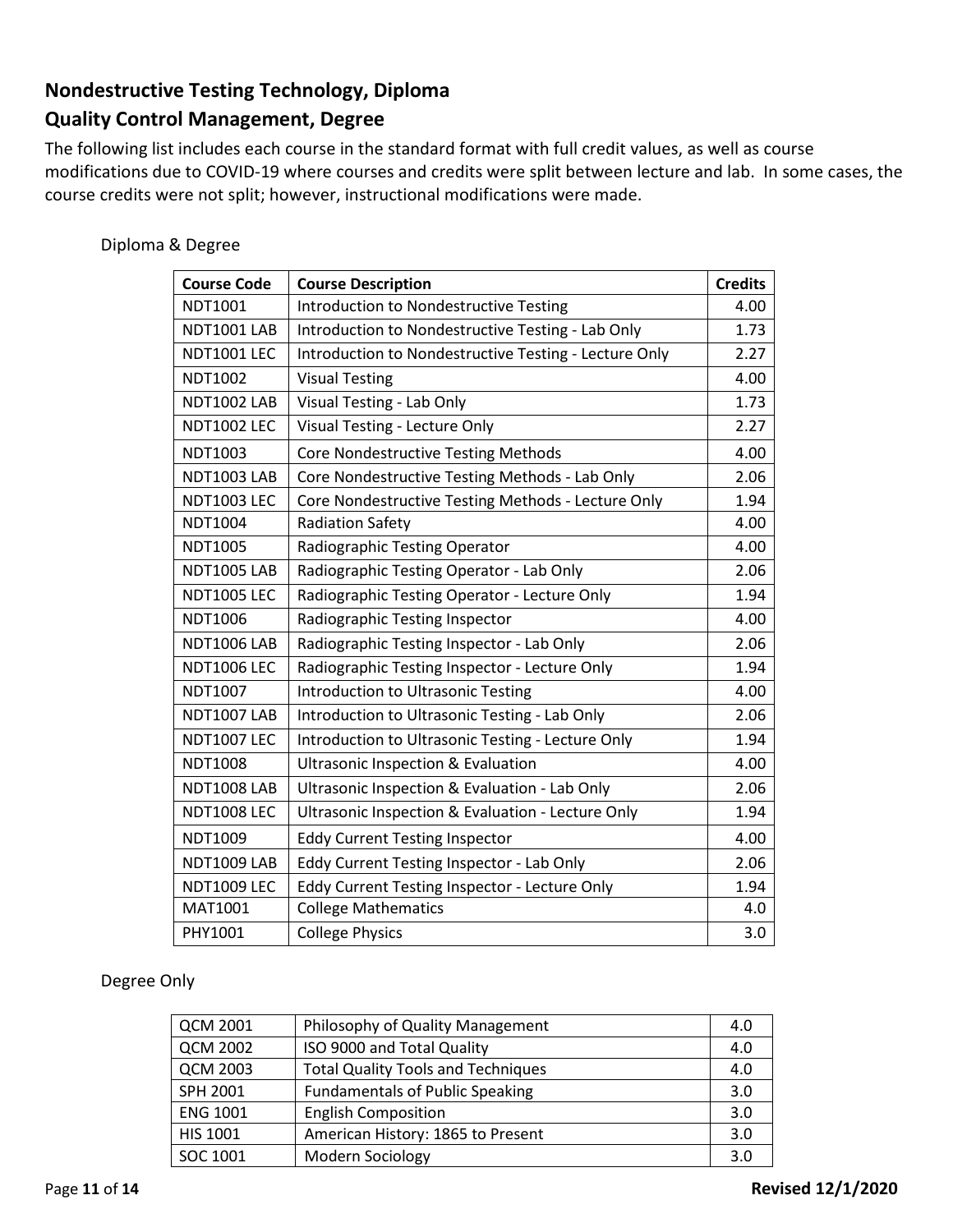## <span id="page-11-0"></span>**Nondestructive Testing Technology, Diploma (Program version prior to November 1, 2019)**

The following list includes each course in the standard format with full credit values, as well as course modifications due to COVID-19 where courses and credits were split between lecture and lab. In some cases, the course credits were not split; however, instructional modifications were made.

#### Diploma & Degree

 $\overline{\phantom{a}}$ 

| <b>Course Code</b> | <b>Course Description</b>                             | <b>Credits</b> |
|--------------------|-------------------------------------------------------|----------------|
| QCT1807            | <b>Fundamentals of Nondestructive Testing</b>         | 7.0            |
| QCT1817            | <b>Introduction to Nondestructive Testing</b>         | 7.0            |
| QCT1817 LAB        | Introduction to Nondestructive Testing - Lab Only     | 3.0            |
| QCT1817 LEC        | Introduction to Nondestructive Testing - Lecture Only | 4.0            |
| QCT1827            | <b>Radiation Safety</b>                               | 7.0            |
| QCT2807            | Radiography                                           | 7.0            |
| QCT2807 LEC        | Radiography - Lecture Only                            | 4.0            |
| QCT2807 LAB        | Radiography - Lab Only                                | 3.0            |
| QCT2817            | <b>Ultrasonic Inspection</b>                          | 7.0            |
| QCT2817 LAB        | Ultrasonic Inspection - Lab Only                      | 3.0            |
| QCT2817 LEC        | Ultrasonic Inspection - Lecture Only                  | 4.0            |
| <b>QCT2827</b>     | <b>Eddy Current Inspection</b>                        | 7.0            |
| QCT2827 LAB        | Eddy Current Inspection - Lab Only                    | 3.0            |
| QCT2827 LEC        | <b>Eddy Current Inspection - Lecture Only</b>         | 4.0            |
| <b>QCT2838</b>     | Leak Testing Codes & Standards                        | 8.0            |
| QCT2907            | <b>Quality Control Management I</b>                   | 7.0            |
| QCT2917            | <b>Quality Control Management II</b>                  | 7.0            |

| <b>ENG1123</b> | <b>English Composition I</b>           | 3.0 |
|----------------|----------------------------------------|-----|
| HIS1163        | American History: 1865 to Present      | 3.0 |
| MAT1794        | Intermediate Algebra                   | 4.0 |
| PHY2134        | <b>College Physics</b>                 | 4.0 |
| PSC1193        | American Federal Government            | 3.0 |
| SPH2113        | <b>Fundamentals of Public Speaking</b> | 3.0 |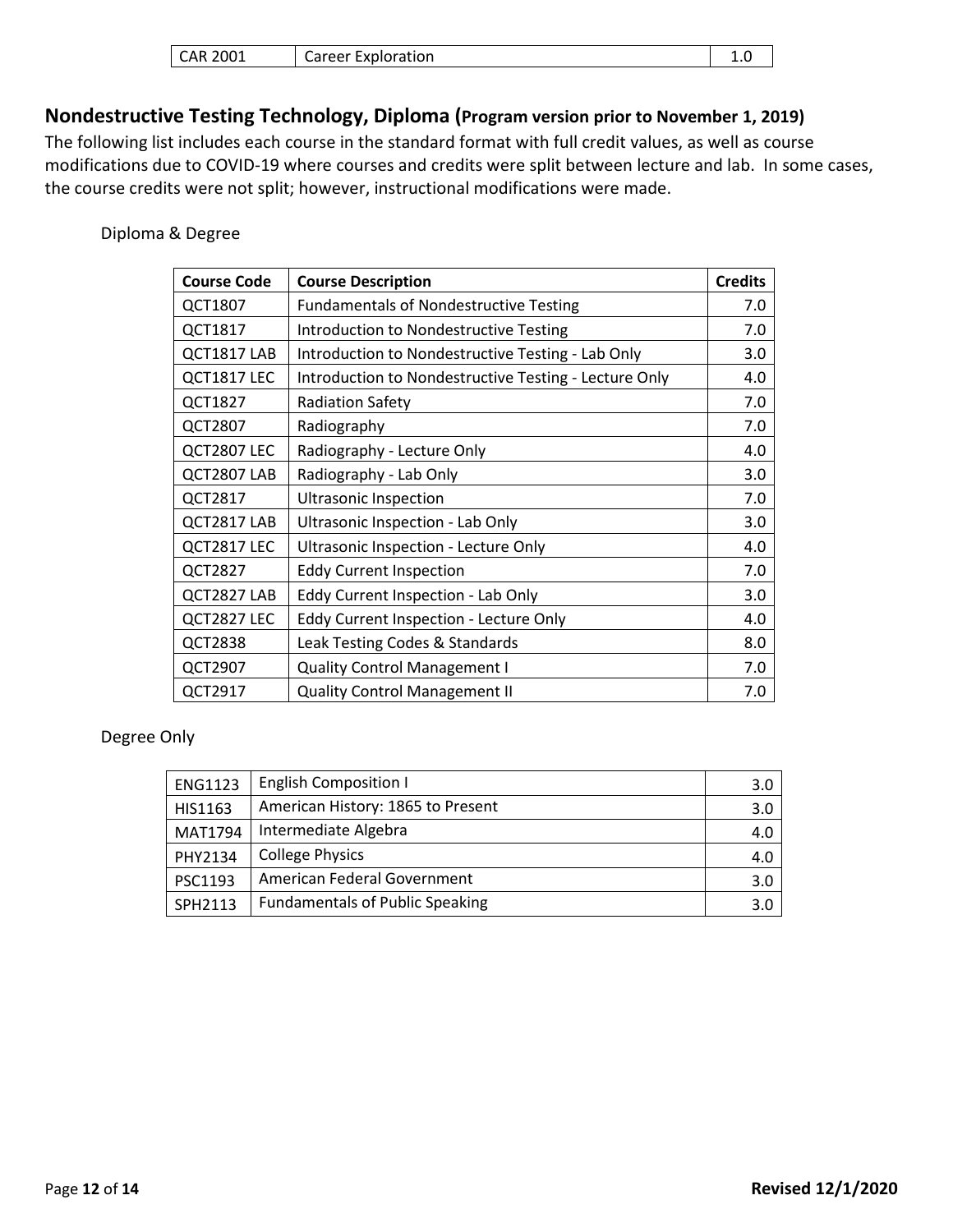## <span id="page-12-0"></span>**Additional Resources**

#### **Emergency Preparedness and Operations Plan (EOP)**

• www.spartan.edu > Consumer Information > Campus Location > Spartan Emergency Operations Plan

#### **COVID-19 Addendum to Emergency Preparedness and Operations Plan (EOP)**

• www.spartan.edu > Consumer Information > Coronavirus

#### **Schoolwork Assistance**

- If you have forgotten or lost your password use your personal email to contact IT at student.helpdesk@spartan.edu.
- www.Faa.gov
- www.ecfr.gov electronic code of federal regulations
- faa.psiexams.com practice exams and registration for FAA exams
- www.aviation-safety.net/database aviation safety database
- www.grammarly.com free grammar and spelling checker

#### **Local Libraries**

Many local libraries will allow you to create a digital library card that will get you access to ebooks, databases, and movie streaming!

- https://www.tulsalibrary.org
- Proquest Please refer to instructional handout for log in information.

#### **Financial**

- https://www.va.gov/education GI Bill questions, they also have a crisis line if you need it
- https://studentaid.gov/announcements-events/coronavirus info about student financial aid during coronavirus shutdowns

#### **Mental Health**

• https://www.cdc.gov/coronavirus/2019-ncov/prepare/managing-stress-anxiety.html - Mental health resources from the Center for disease control

#### **Fun**

- https://www.nps.gov/orgs/1207/statmentonparkopscovid19.htm National park info during the outbreak
- https://www.npr.org/2020/03/17/816504058/a-list-of-live-virtual-concerts-to-watch-during-thecoronavirus-shutdown - live virtual concerts
- https://pitchfork.com/news/moog-and-korg-release-synthesizer-apps-for-free-amid-socialdistancing/ - free synthesizer app so you can make music at home
- www.freegames.com free games

#### **Other Resources**

- https://okfoodbank.org/ Oklahoma Food Bank has drive thru options open during this time.
- https://www.foodpantries.org/ci/ok-tulsa List of various food bank organizations in the Tulsa area.